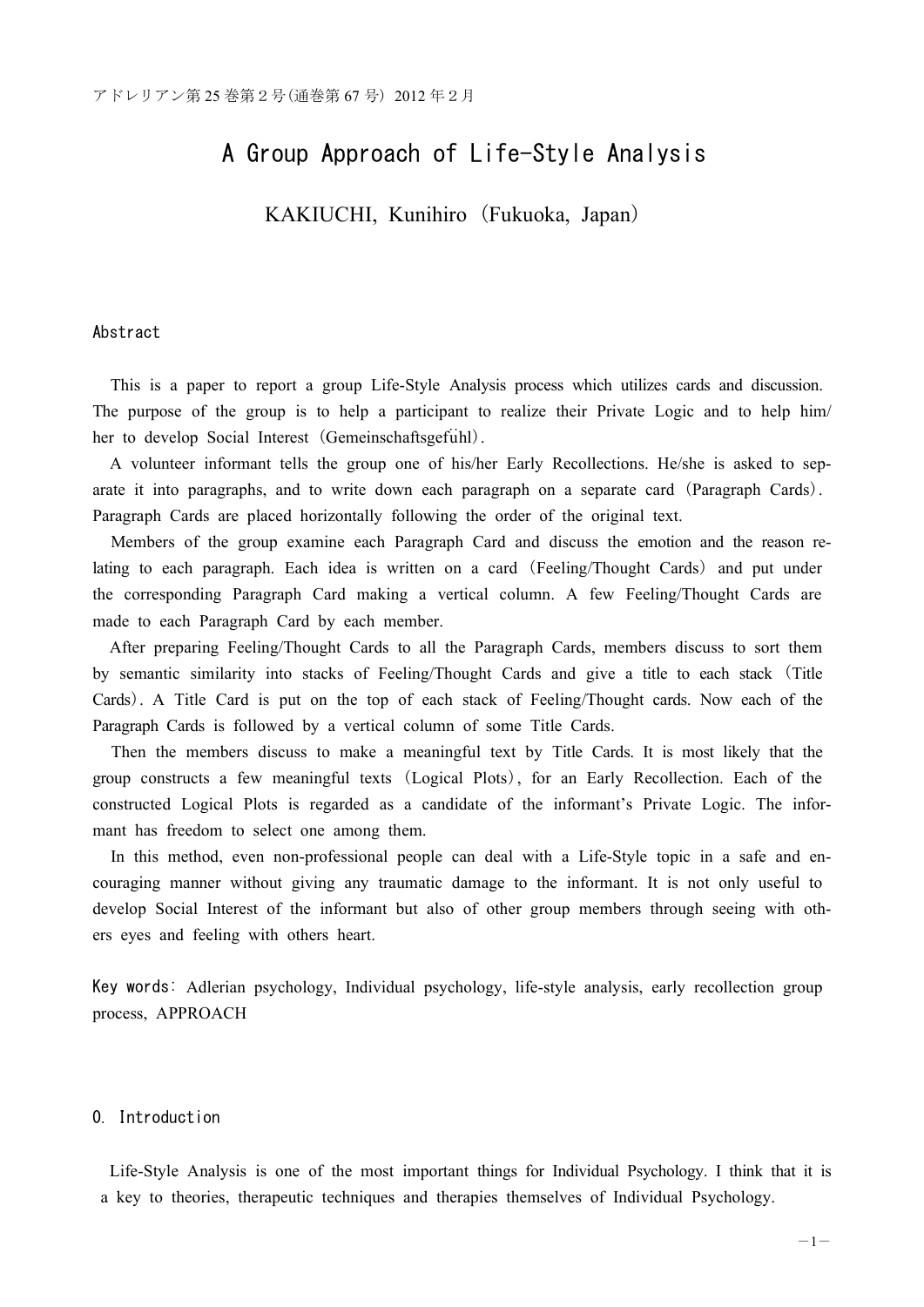But in fact experienced counselors and therapists have been able to conduct Life-Style Analysis so far. And it is difficult for students to learn how to analyze Life-Styles.

I have been looking for a method that study groups could deal with Life-Style Analysis in a safely manner. In this paper I would like to introduce a group approach of Life-Style Analysis, which I have been trying. I named the method "APPROACH", which means "Adlerians Practical Program for Reviewing Opaque and Arcane CHoices".

1. The Procedures of "APPROACH"

"APPROACH" is very simple. It needs only cards and pens.

(Step 1) Listening to the volunteer informant's Early Recollection

First, a volunteer informant of a group talks his/her Early Recollection. The leader asks questions to him/her if necessary and writes it down on the paper.

Then the informant separates his/her Early Recollection into some paragraphs which are meaningful to him/her. And the group writes each paragraph on a separate card (Paragraph Cards). Paragraph Cards are placed horizontally following the order of the original Early Recollection.

I will be using a sample episode to illustrate how "APPROACH" could work.

Let's assume that I'm the leader of the workshop and also that we have Mr. Suzuki as our volunteer informant.

I'll ask Mr. Suzuki to tell us one of his Early Recollections and it'll be written down on paper.

When I was 5 years old, I went to the athletic park with my mother and two children from the neighborhood. At that time, as I didn't have any friends particularly and I had not played with any friends ever, I was so happy. Usually, I didn't play with athletic equipments as I wasn't good at playing with them. But, in this occasion, I tried my best to catch up with my friends by climbing and pulling things up and we played with the same equipments. "It's cool! It's heavy, isn't it?" We talked to each other joyfully. I could get along well with them and I was very happy and I felt relieved.

Mr. Suzuki separated the text as follows:

i) When I was 5 years old,

ii) I went to the athletic park,

iii) with my mother and two friends from the neighborhood.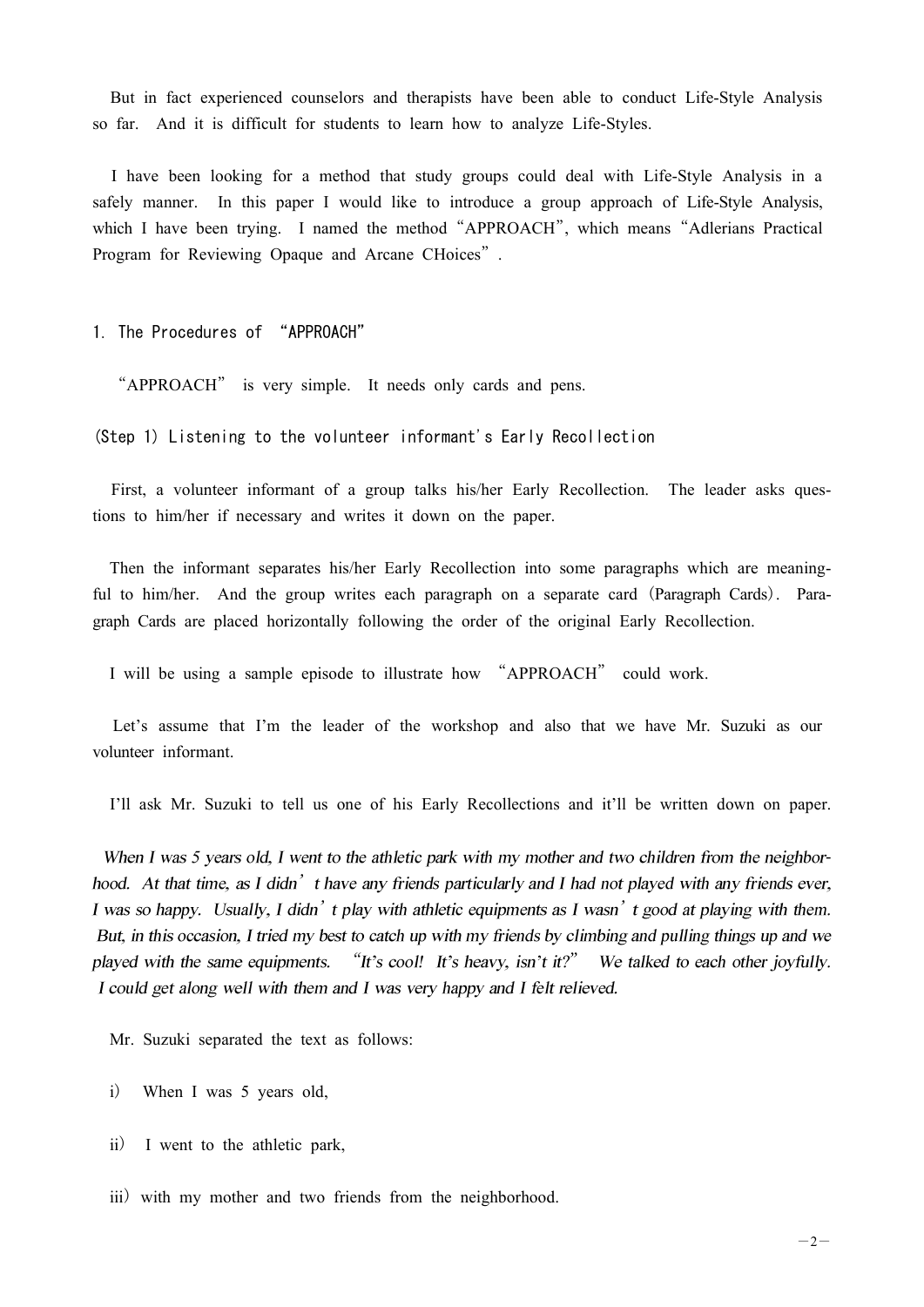

iv) At that time, as I didn't have any friends particularly

- v) and I had not played with any friends ever,
- vi) I was so happy.
- vii) Usually, I didn't play with athletic equipments as I wasn't good at playing with them.
- viii)But, in this occasion, I tried my best to catch up with my friends by climbing and pulling things up and we played with the same equipments.
- ix)"It's cool! It's heavy, isn't it?" We talked to each other joyfully.
- x) I could get along well with them
- xi) and I was very happy
- xii) and I felt relieved.

# (Step 2) Brainstorming

Secondly, the group brainstorms possible feelings and thoughts arising from a paragraph cards. Before proceeding to this step, I often do a trick. For example, I tell the members as follows:

In fact the sentences on the cards which are in front of you are the fragments of an ancient document. We don't know what the text means. Let's try to guess and discover what it means.

I choose a Paragraph Card randomly and ask the members to write down how they would feel and why they would feel so on a card (Feeling/Thought Cards). I also advise the members not to think too much and to write as many cards as possible. Feeling/Thought Cards are placed vertically below the Paragraph Card.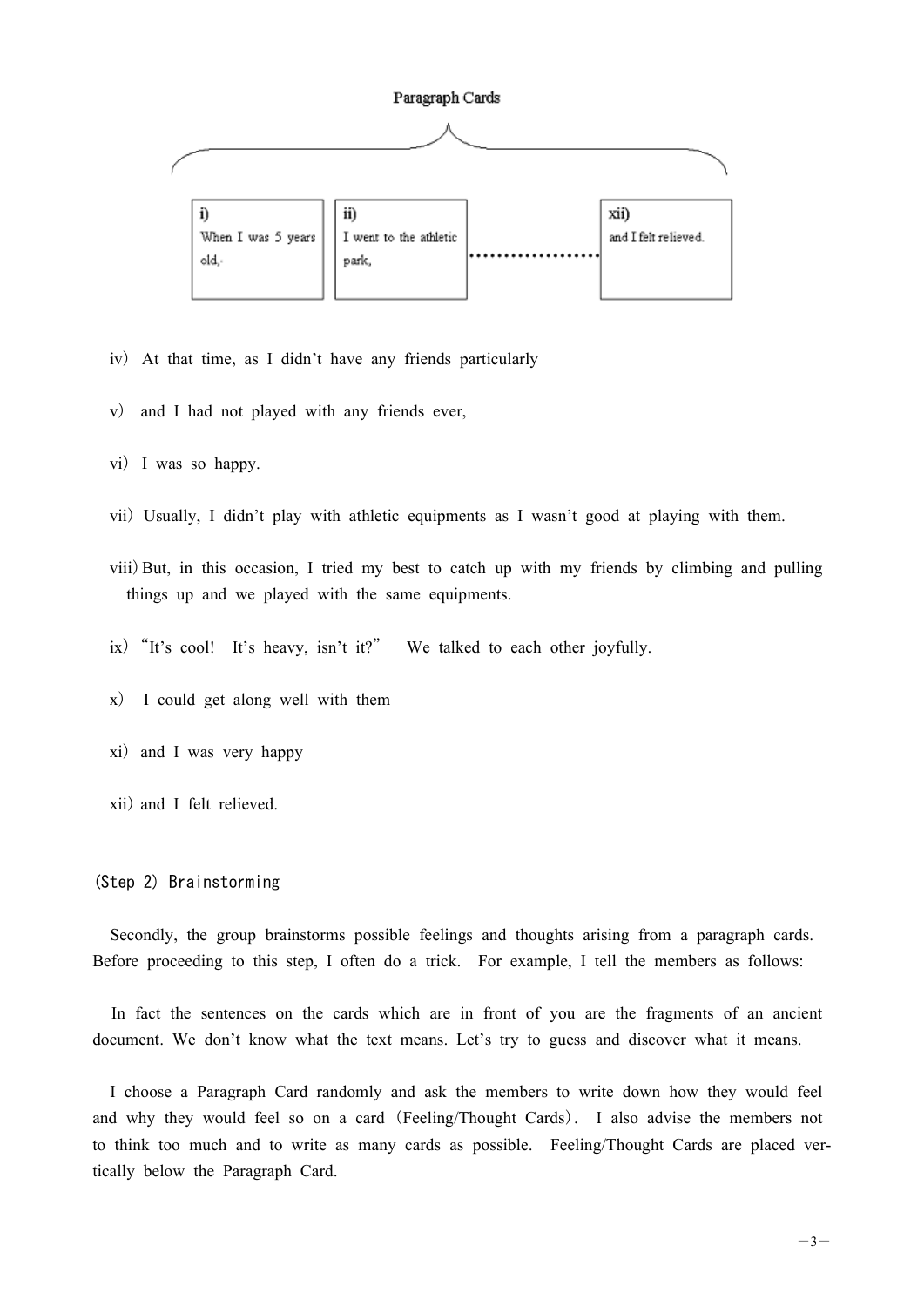

There must be many Feeling/Thought Cards on the table. Eventually, the group will have more than 100 cards.

## (Step 3) Discussion and Titling

Now we have many Feeling/Thought Cards to each one of the Paragraph Cards. As part of the third step, I choose a column randomly and ask the members to discuss Feeling/Thought Cards and sort them by semantic similarity into stacks. The members go through all the Feeling/ Thought Cards. Then the members give a title sentence to each stack so that it could represent that stack of Feeling/Thought cards (Title Cards).

## (Step 4) Making a meaningful text out of Title Cards

After creating the Title Cards for all the stacks of Feeling/Thought Cards, as the forth step, the members discuss those Title Cards so that they can create a meaningful text by using the Title Cards. It is most likely that the members construct a few meaningful texts (Logical Plots) out of one early recollection. The following Plot A and B are examples of these Logical Plots:

#### Logical Plot A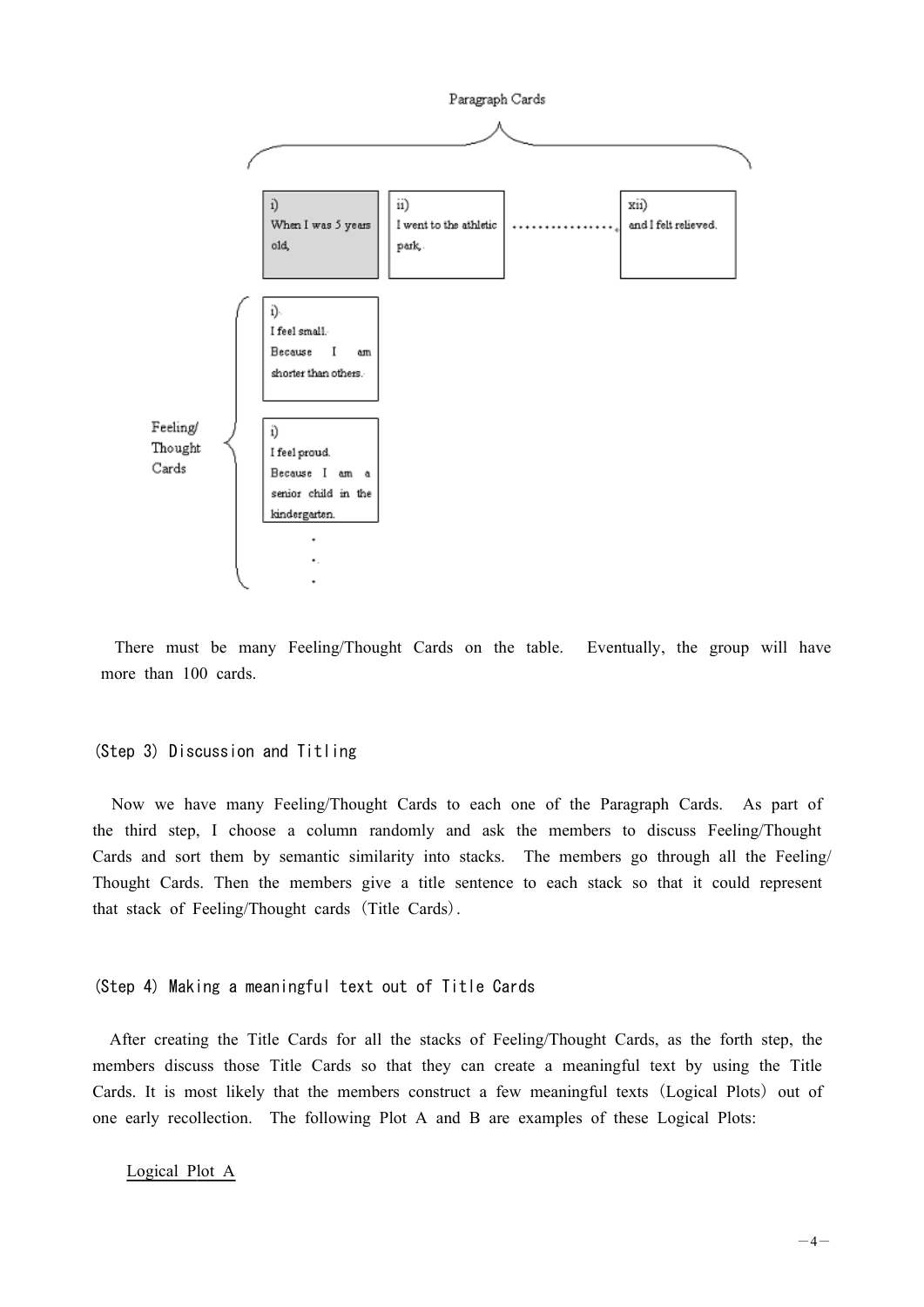

- i) I am powerless.
- ii) I don't like playing outside.
- iii) I am safe when I am with my mother.
- iv) I haven't been able to have particular friends.
- v) I don't say what I want to do.
- vi) I am experiencing very special things.
- vii) I don't want to do what I don't like or I am not good at.
- viii)I tried desperately to catch up with my friends.
- ix) I am happy when my friend talks to me.
- x) I feel safe only when I can distinguish friend from foe.
- xi) I feel safe only when I know my surroundings.
- xii) I can get relaxed only when I am proved to be able to get along well with my friends.

#### Logical Plot B

- i) I am proud of myself.
- ii) I want to play outside freely and to my heart's content.
- iii) I am happy to have friends to play together.
- iv) I want to make a lot of friends.
- v) I want to make friends to play together and talk with.
- vi) I am happy to see my friends being happy.
- vii) I have the courage to try challenges.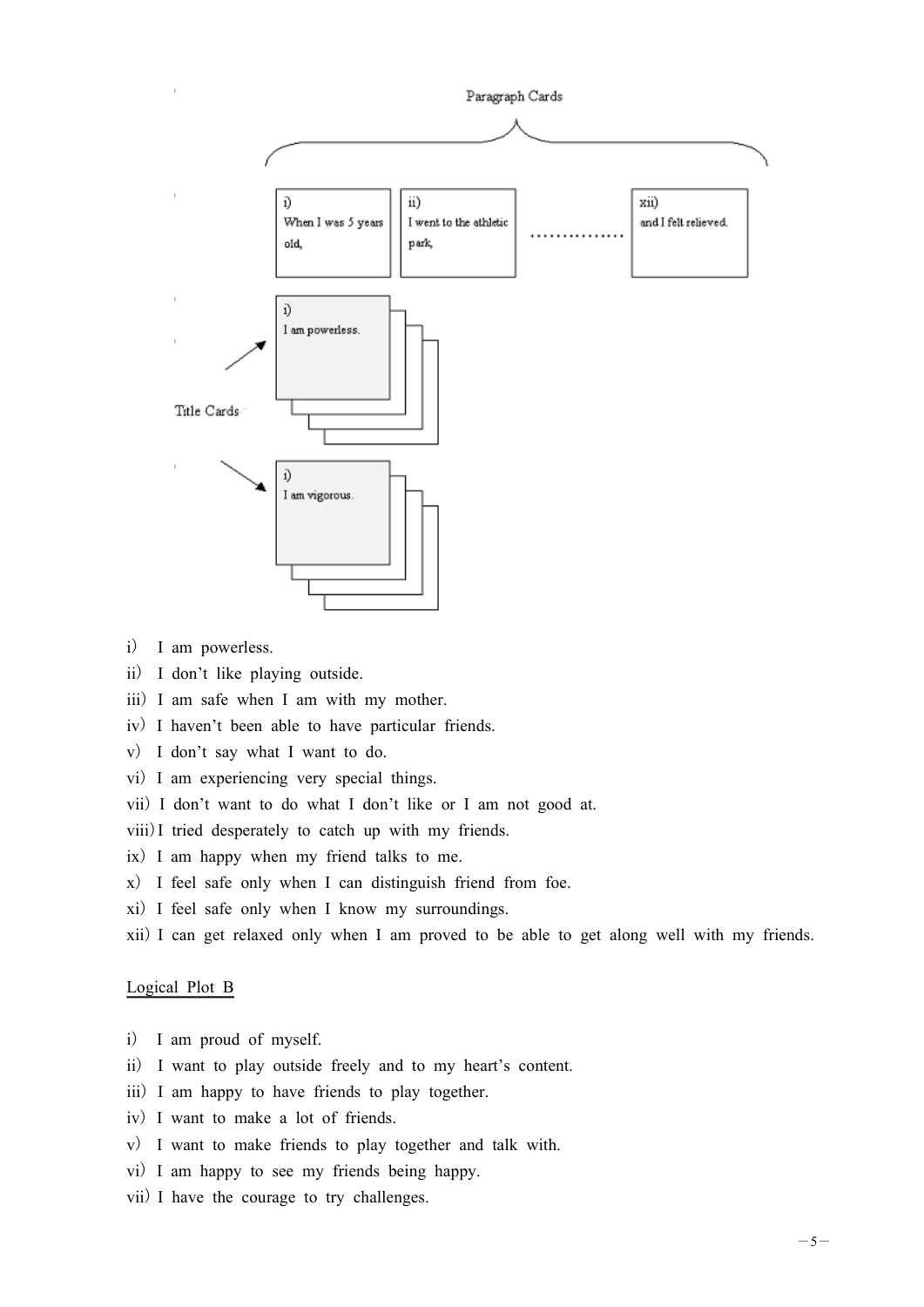- viii)I do the things in my own way.
- ix) I have friends who talks to me.
- x) I am happy for my friends to be happy.
- xi) I am happy when I can share the same experience with my friends.
- xii) I have my fellows around me. I am proud of myself.

I ask Mr. Suzuki to select one which he thinks best fits him.

# 2. Consideration

(1) What is a "Logical Plot"?

My observation through 32 cases lead me to think that "Logical Plots" contain the following descriptions :

- a) What is the situation?
- b) How does the informant think, feel, and behave in the situation?
- c) What is the result?
- d) What did the informant learn from the early memory?
- e) How is the informant connected with others or the world?

I think you would agree with me in that all of these meet the requirements to be a Private Logic. Therefore, "Logical Plots" could be candidates of the informant's Private Logics.

In fact, when the members know each other well, some say "You are like that!". When an informant came back home and told his/her Private Logic to his/her family, all the other members of the family often said, "We knew you are such a person."

(2) How does the group construct the informant's Private Logic?

When Mr. Suzuki separated his Early Recollection into 12 paragraphs, he did it in an unconscious, opaque and arcane way. When he did it, there should be some reasons, which made him cut the whole story into 12 paragraphs. I think he cut it between his inner or psychological "scenes". In each scene, he needed to refer to his own standards of value to decide how he should respond to the situation. What members did when creating "Title Cards" was to guess what kind of standards of value Mr. Suzuki had referred to.

On the other hand, it's not true that there was a certain standard of value or Private Logic within Mr. Suzuki before the workshop began.

The "Title Cards", which are standards of value, are just fictitious stories created by guessing.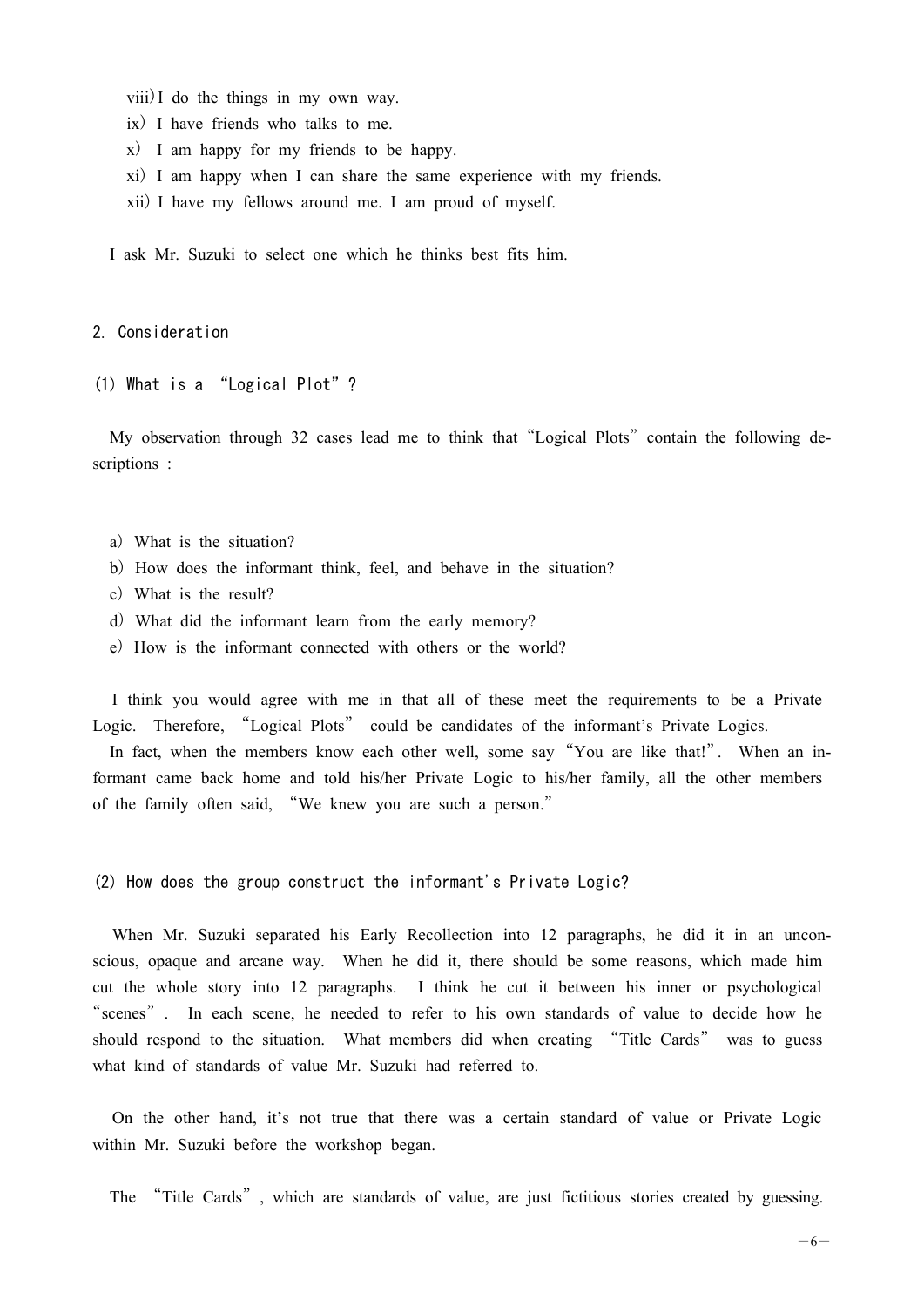But once Mr. Suzuki selected the one which best fitted him, it turned up to be his Private Logic and he just accepted it. The power and collaboration within the group is so intense and supportive that Mr. Suzuki felt the Plots were real and reasonable and just accepted them.

Sometimes, some informants select a few or all of the "Logical Plots" as their Private Logic. In these cases, they explain as follows:

"I usually use this Private Logic, but in troubles I use another one.

And in the most severe situations, I use the other one."

I think we can agree in that one person has only ONE Life-Style. When I applied the same procedures to Mr. Suzuki's Private Logics instead of to his Early Recollection, we had only one meaningful plot, which is considered to be his Private Meaning. In view of this, we'd also agree in that one Life-Style can contain multiple Private Logics, which are all based on one Private Meaning.

I think these cases well illustrate this theory. In other words, a person adopts one Private Logic from a pool of multiple Private Logics, depending on the situations.

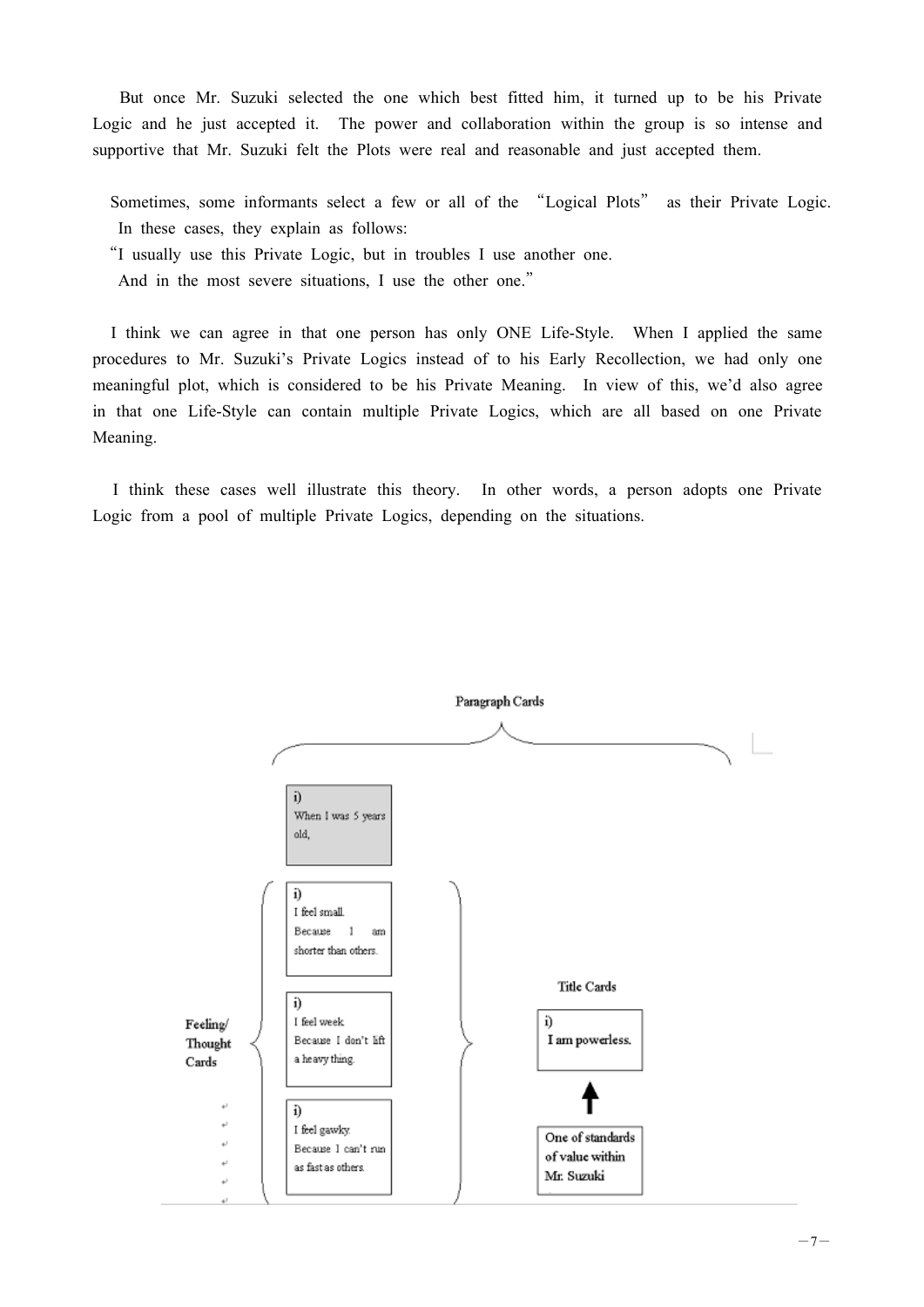#### 3. Features and Conclusion

There are four features.

- One: "APPROACH" is simple and safe. It's safe because the group deals only with the written cards.
- Two: It's very impressive to know that there are so many ways to feel and think. The members should learn through seeing with others' eyes and feeling with others' hearts.
- Three:"APPROACH" helps the members to learn Individual Psychology in the atmosphere of Social Interest. They would need to develop the ability to cooperate with others in a democratic manner during the brainstorming and discussion. For the success of "APPROACH" workshop, it's critical

to further try to understand and live Individual Psychology.

Four: The effects of "APPROACH" would sometimes arrive later. Many informants and members recognized their first changes in their lives after 3 to 6 months since the workshop.

As a Conclusion, I 'd like to point out the following two findings:

First, Through "APPROACH" the members could construct candidates of the informant's Private Logic.

Second, The members could experience and develop Social Interest (Gemeinschaftsgefühl).

## 4. Acknowledgment

First, I would like to express my gratitude to my fellows who have participated in my "APPROACH" workshops. My study wouldn't be realized without their cooperation. Secondly, I would like to express my special thanks to Dr. Noda. He timely and adequately guided me and gave me advices. And thank you for your reading.

## Refereces

Kawakita, Jiro: "発想法", Chukou-Shinsho, Japan, 1967 Noda, Shunsaku : "アドラー心理学とフロイト心理学のエピソード分析法", ADLERIAN 11(1), Japan, 1997 Noda, Shunsaku : "多重人格モデルのアドラー心理学", ADLERIAN 15(3), Japan, 2002 Noda, Shunsaku: "ポストモダン心理学とアドラー心理学", ADLERIAN 20(2), Japan, 2007 Noda, Shunsaku: "語りなおしとしての心理療法", ADLERIAN 20(3), Japan, 2007 Noda, Shunsaku: "アドラー心理学のアイデンティティに関するチューリッヒ宣言 翻訳と解説",